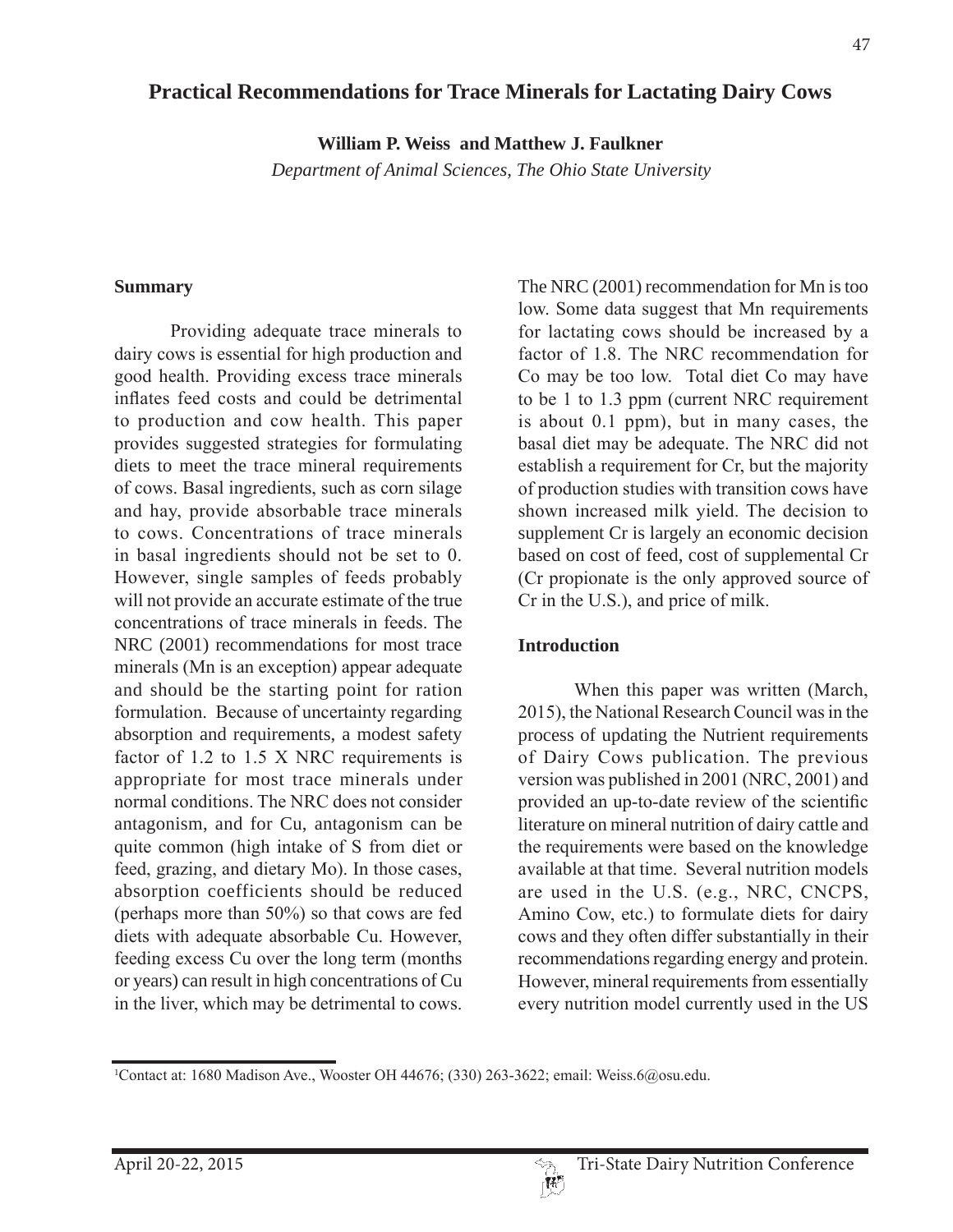are derived directly or almost directly from the NRC (2001) recommendations. Because of space limitations, this paper will concentrate on six trace minerals (Cr, Co, Cu, Mn, Se, and Zn). The upcoming NRC may or may not reflect the opinions in this paper.

## **Currently Used Requirement System (e.g., NRC, 2001)**

The requirements for most minerals (S, Se, I, and Co are exceptions) are calculated using the factorial approach. Mineral needed for maintenance plus mineral deposited in the growing fetus (gestation requirement) and body (growth requirement) plus mineral secreted in milk (lactation requirement) were summed to generate the requirement for absorbed mineral in either gram or milligrams/day. Because requirements were calculated on an absorbed mineral basis, absorbtion coefficients **(AC)**  for all the minerals had to be generated and multiplied by mineral concentrations to calculate the concentration of absorbed mineral in the diet.

The factorial system has been used for decades to determine requirements for energy and protein and more recently for minerals. Requirements are based on research that measures responses. In other words, the lactation requirement for protein was determined by feeding different amounts of protein and measuring the marginal response in milk production. That marginal response  $(X)$  grams of protein consumed per pound increase in milk) equaled the lactation requirement. However, conceptually, separating requirements into maintenance, gestation, growth, and lactation components is flawed, and because of their biological functions, the factorial approach may be extremely flawed for many minerals. A major problem is defining maintenance. For example, if extra Cu is needed by the immune system to prevent mastitis, is that a maintenance function

or a lactation function? If extra Se is needed to prevent retained placenta, is that a maintenance function or a reproduction function? The problem with partitioning mineral requirements into various functions is not simply an academic exercise, it can result in erroneous estimates of mineral requirements.

### **'Maintenance' Requirement**

For minerals, the maintenance requirement is equal to the amount of mineral that would be excreted in feces and urine  $($ and maybe skin sloughing) if the animal was fed a diet void of the mineral (i.e., inevitable losses). Depending on the mineral, the current (NRC, 2001) maintenance requirement ranges from 0 (e.g., Fe) to more than  $70\%$  of the total requirement (for most minerals maintenance is 30 to 40% of total requirement). Experimentally, measuring the inevitable losses of minerals is very difficult, which can lead to errors in estimating the maintenance requirement. More importantly, mineral status of the animal can affect the inevitable loss of minerals Gut cells and other cells that contribute to the inevitable loss probably contain less Zn if a cow was fed a diet barely adequate in Zn compared with a cow in good Zn status. Another question is whether cows in different physiological states (for example, lactating  $vs.$  dry) have the same inevitable losses of mineral Much of the research conducted to determine maintenance requirements (most of which was conducted years or decades ago) used non-lactating cows. Intake is much higher for a lactating cow than for a non-lactating cow and inevitable loss of mineral is probably positively correlated with DMI (more digesta is flowing through the system, causing increased secretion and cell losses in the digestive tract).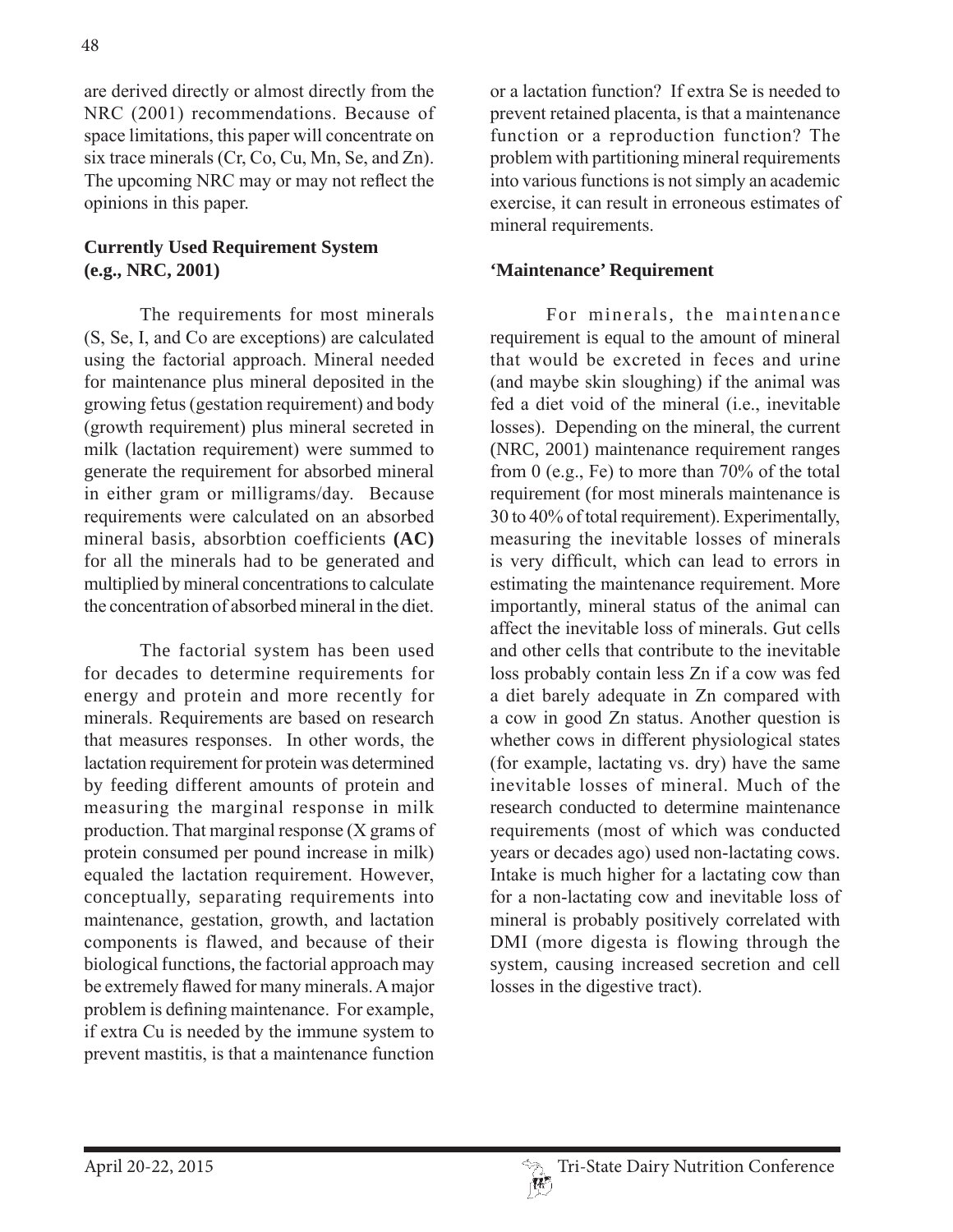#### **'Productive' (gestation, growth, and lactation) Requirements**

By definition, mineral requirement for gestation, growth, and lactation is the amount of mineral that is deposited into the conceptus, body tissue, and milk, respectively. This approach mirrors the net energy approach. For example, the net energy requirement for lactation equals the amount of energy secreted in milk. However for net energy, an efficiency value is used. For example, it requires 1 Mcal of absorbed energy (called metabolizable energy) to secrete 0.64 Mcal into milk. For minerals, the efficiency of putting a mineral into fetal tissue, body tissue, or milk is  $100\%$ . This means that there is no mineral cost (or requirement) to make milk or synthesize body tissue. Oxidative metabolism increases in direct portion to energy use (a high producing cow uses a lot more oxygen than a low producing cow). Many trace minerals are components of antioxidant enzymes and the more oxygen a cell uses, the more free radicals produced which should increase the need for antioxidant enzymes. If this increases the need for Cu to make the enzyme superoxide dismutase, this increased requirement is not considered in the current system.

At least conceptually, the current system could underestimate the requirements for many minerals under standard conditions. In addition, certain disease states such as a severe infection. increase loss of certain minerals via feces and urine. This may mean that an immune or health requirement needs to be considered, and if necessary, included in the factorial system.

## **Mineral Supply**

A major change that occurred in NRC  $(2001)$  was that requirements were calculated for absorbed mineral rather than total mineral. This was a major advance because we know minerals

from some sources are more absorbable than minerals from other sources. However, the use of absorbable mineral has limitations:

- Measuring absorption of some minerals is extremely difficult.
- Actual absorption data and AC are limited. Many values are estimates.
- Absorption is affected by physiological state of the animal and by numerous dietary factors  $(many of which have not been quantified).$
- For many of the trace minerals, the AC is extremely small, and because it is in the denominator (i.e., dietary mineral required  $=$  absorbed requirement/AC), a small numerical change in the AC can have a huge effect on dietary requirement (see text box).

### **Concentrations of Minerals in Basal Ingredients**

For most minerals of nutritional interest, good analytical methods that can be conducted on a commercial scale at reasonable costs are available for feeds. Assuming the feed sample is representative, a standard feed analysis (using wet chemistry methods for minerals) should provide accurate concentration data for Ca, P, Mg, K, Na, Cu, Fe, Mn, and Zn. Labs can also routinely measure S and Cl, but often these are separate tests. Although Cr, Co, and Se are of nutritional importance, most labs do not routinely measure these because the concentrations commonly found in feeds are lower than what commercial labs can reliably measure (i.e., inadequate analytical sensitivity) or because of contamination caused by routine sample processing, such as using a steel feed grinder (a major concern for Cr). Although we can get accurate total mineral concentration data for basal ingredients, you must be careful when evaluating and using the data. Concentrations of minerals in feeds, even most macrominerals, are low. For example, 1 ton of average corn silage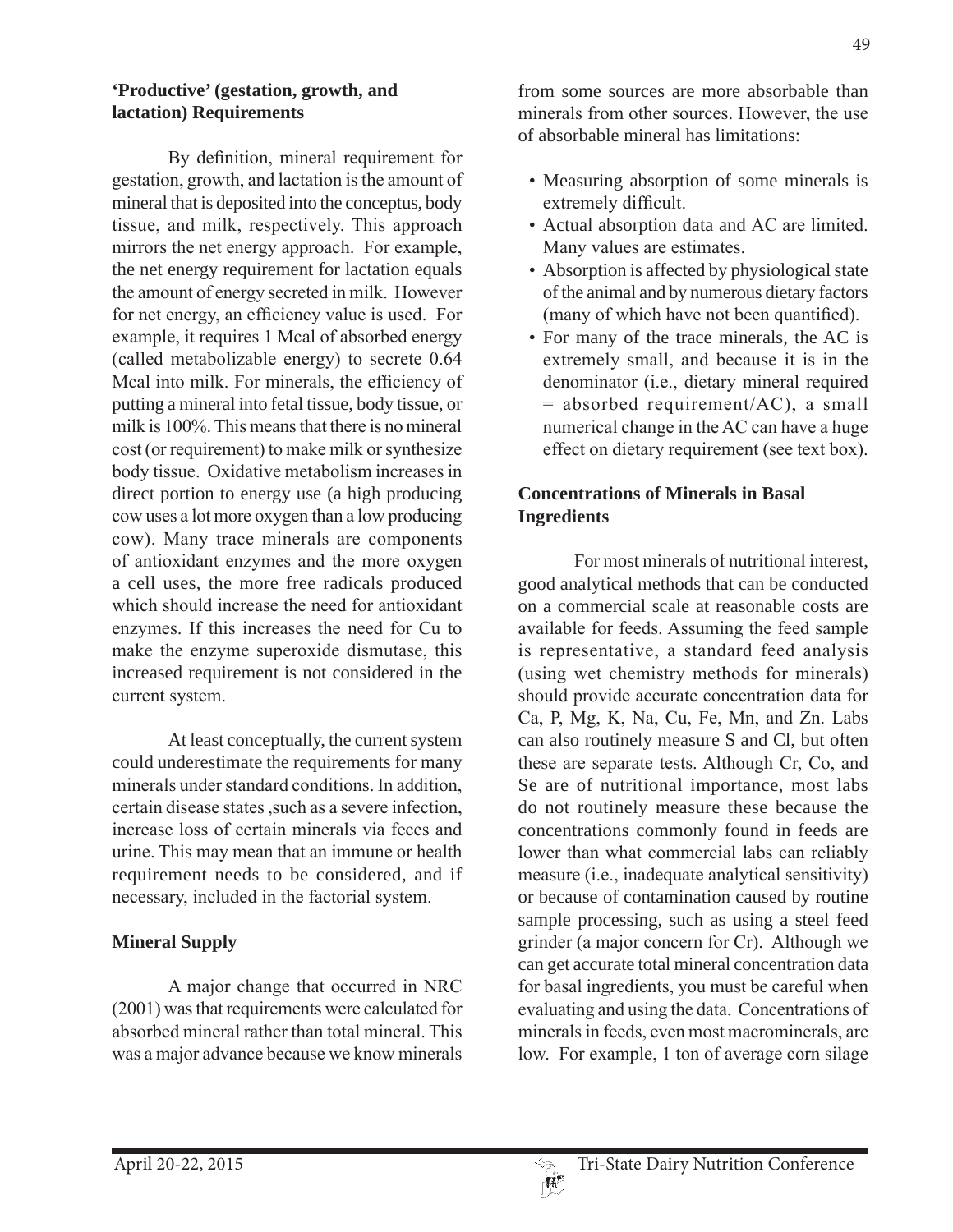$(35\%$  dry matter) only contains about 1.7 lb of Ca and  $2.5$  g of Cu (to put this in perspective a penny weighs about  $2.5$  g).

**Example of the impact of a change in absorption coefficient (AC) on Cu supplementation.**

## **Assumptions:**

- 1. Dry matter intake  $= 50$  lb/day
- 2. Cow requires 12 mg/day of absorbed Cu/ day
- 3. Basal ingredients provide 220 mg/day of total Cu
- 4. AC for Cu from copper sulfate  $(25\%$  Cu) = 5% (NRC, 2001)

**If AC for basal diets was 0.03,** the diet would provide 220  $*$  0.03 = 6.6 mg of absorbed Cu, then the cow would need to be supplemented with  $12 - 6.6 = 5.4$  mg of absorbable Cu = 108 **mg of Cu from Cu sulfate (5.4/0.05)**

**If AC for basal ingredients was 0.05,** the diet would provide  $220 * 0.05 = 11$  mg of absorbed Cu, then the cow would need to be supplemented with  $12 - 11 = 1$  mg of absorbable Cu = 20 mg **of Cu from Cu sulfate (1/0.05)** 

**A change in AC of basal diets from 0.03 to 0.05 (the AC from NRC = 0.04) would increase the amount of supplemental Cu needed by almost 5 X**

Sampling error is a problem for most nutrients, and when concentrations are low. sampling error is usually larger. From a survey we conducted on forages, sampling variation for trace minerals was greater than true variation. This means that mineral concentration data from a single sample should be viewed very suspiciously. The mineral concentration of soils is a major factor affecting the concentrations

of most minerals in forages. Therefore, means of samples taken from a farm over time (up to a few years) or from a group of farms within a small geographic area (e.g., a few counties) should be a truer estimate of the actual mineral concentration of a forage than a single sample.

Besides sampling issues, the concentrations of many minerals in feeds are not normally distributed (a normal distribution is the classic bell shaped curve). In a normal distribution, about half the samples have less than the mean or average concentration, about half the samples have more than the average, and about 95% of the samples are within  $+2$  standard deviation (SD) unit of average. This means that if you know the average concentration and the SD, you have a good description of the population. This information helps with risk assessment. If a feed has an average concentration of Mg of  $0.4\%$  and an SD of  $0.01\%$  and the distribution is normal, about 95% of the samples of that feed should have between  $0.38$  and  $0.42\%$  Mg. With that information, you should probably conclude it is not worth analyzing that feed for Mg, because even if your sample is  $2$  or  $3$  SD units from the mean, it will have no effect on the diet or the animal. However, when distributions are skewed, the average and the SD may not be good descriptors of the population, and for many minerals, concentrations within feeds are not normally distributed (Figures 1 and 2). Often the distributions have long tails because concentrations cannot be less than 0 but can be extremely high for various reasons. Some samples have high concentrations of certain minerals because of contamination with soil or other substances. such as mineral supplements. The more skewed the data, the less valuable the average and SD become in describing the feed The median is the concentration where half of the samples have a lower mineral concentration and half of the samples have more mineral, and in a normal distribution, the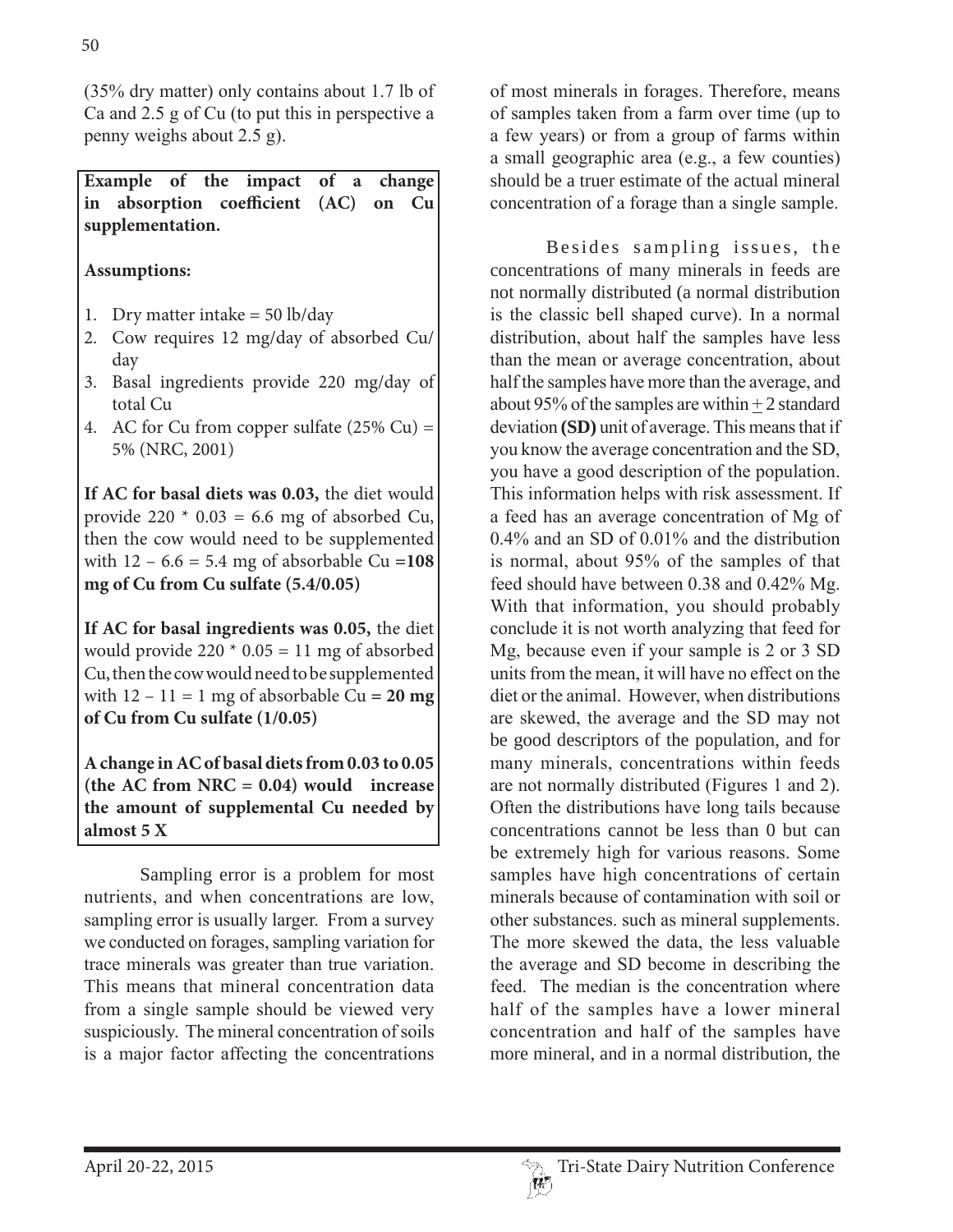mean and the median are essentially equal. For concentrations of trace minerals and some macro minerals, the median is usually less than the average because their distributions are skewed. What this means is that for most situations, using the average trace mineral concentration  $(e.g., feed table data)$ , overestimates the trace mineral concentration in the majority of samples. For skewed populations, the median is a better descriptor of the population than the mean; however, simply replacing average concentration with median concentration does not fix all the problems associated with a skewed distribution.

As a distribution becomes more skewed. the risk that a specific feed will contain excess mineral increases. The Mn data shown in Figure 2 is a good example. The data have an average of 55 ppm and an SD of 23. Assuming a normal distribution, one would expect about  $2.5\%$  of the samples to have more than about 100 ppm  $(55 +$ 2 SD unit) and about 2.5% of the samples to have less than about 9 ppm. However, no samples had less than 9 ppm and 5.2  $\%$  had more than 100 ppm. If your particular sample of mixed mostly legume silage was in the 5 out of every 100 samples with a very high Mn concentration, your diet would contain substantially more Mn than expected. Excess dietary Mn is rarely a problem for cows, but excess dietary Cu can be (discussed below). Corn silage in Figure 1 had a mean Cu concentration of 6 ppm with a SD of 1.8. With a normal distribution, about  $2.5\%$ of the samples should have more than about 10 ppm Cu. However, about 5% of samples have more than 10 ppm  $Cu$  (i.e., twice the risk). If you formulate a diet assuming the corn silage is 6 ppm Cu, but it really has 12 ppm and corn silage comprises a significant portion of the diet, over the long term (many months), excess dietary Cu could become a problem.

The bottom line is that averages for trace mineral concentrations in forages (and perhaps other feeds) found in tables should be used with caution. Because of substantial sampling variation, data from a single sample should not be used. The best advice is to generate mean values for trace minerals for forages grown within a limited geographical area.

#### **Do the trace minerals in basal feeds have nutritional value?**

Essentially every feedstuff used in dairy diets contains some minerals. The question is, are those minerals biologically available to cows? Although survey data of nutritionists are lacking, but based on personal experience, it is not uncommon for field nutritionists to set trace mineral concentrations in basal ingredients or at least forages, at 0. This approach would be valid if the trace minerals in feedstuffs were not biologically available to cows. Although substantial uncertainty exists regarding the AC for most minerals in most feeds (this includes mineral supplements), a portion of the trace minerals found in most (all?) feedstuffs is clearly available to cows. Tissues from wild ruminants , such as deer (Wolfe et al., 2010) and grazing beef cattle (Sprinkle et al., 2006) that have not received supplemental minerals contain trace minerals, indicating that some absorption of basal minerals occur-

The NRC (2001) estimates that Cu, Mn, and Zn from basal ingredients are  $4, 0.75$ , and 15% absorbable, respectively. The AC assigned to basal ingredients are usually lower than AC for the sulfate form of trace minerals, even though most of the trace minerals contained within plant cells would be in an organic form. The lower AC for trace minerals in basal ingredients may reflect an adjustment for soil contamination. Some of the trace minerals in basal feeds, especially forages, are in the soil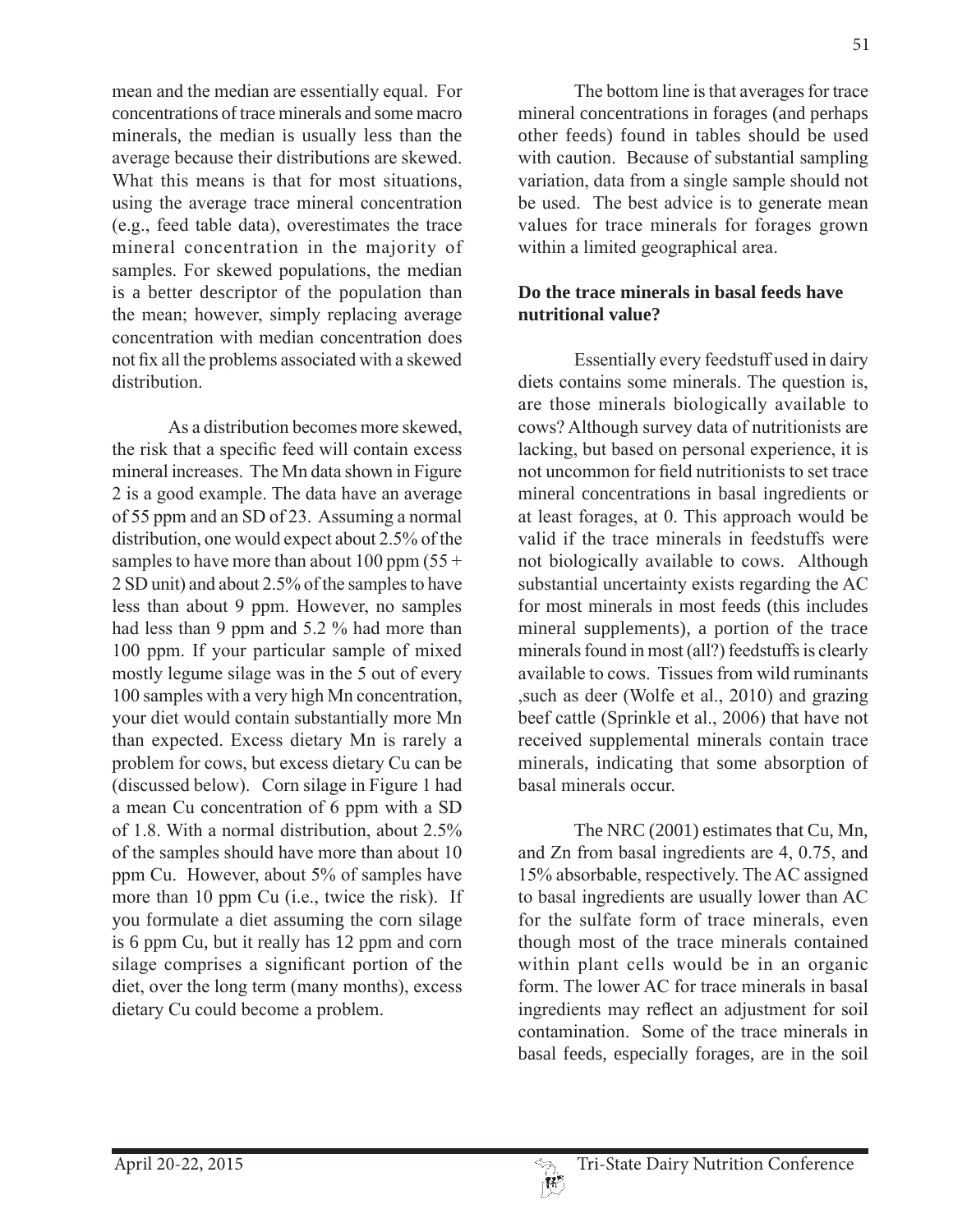that is attached to the feed and those minerals are often in the oxide form  $(i.e., low availability).$ This suggests that feeds with substantially higher ash and trace mineral concentration than typical  $(i.e., the data tails discussed above) likely have$ AC that are lower than the NRC values for trace minerals. Concentrations of trace minerals substantially greater than median value should be discounted, but an exact discount cannot be calculated at this time. However, those feeds would still contain some available mineral.

As discussed above, determining the AC for trace minerals is extremely difficult. At least into the foreseeable future, lab tests will not be available to estimate AC for trace minerals from feedstuffs; therefore, we are limited to using the constants provided by sources such as the NRC  $(2001)$ . On average (and remember the issues with using averages), unsupplemented diets for lactating cows in Ohio based mostly on corn silage, alfalfa, corn grainn and soybean meal contain  $7$  to  $9$  ppm Cu,  $25$  to  $35$  ppm Mn, and  $30$ to 40 ppm Zn (specific farms may differ greatly from these ranges). For an average Holstein cow  $(75 \text{ lb/day of milk and } 53 \text{ lb of DMI})$  using NRC requirements, basal ingredients supply about 80, 235, and 75% of requirements for Cu, Mn, and Zn, respectively. Ignoring minerals supplied by basal ingredients can result in substantial over formulation for trace minerals.

## **Evaluating Trace Mineral Status**

The primary indicators of trace mineral status (either inadequate or excess) are often sick or poor producing animals. For both research purposes and practical diet formulation, more sensitive indicators or markers of mineral status are clearly needed. These would improve our ability to evaluate requirements, mineral sources, and diet adequacy. No biological measures are known which accurately reflect Zn, Mn, and Cr status in cattle. Plasma (or serum) Zn may be able to discern severe or clinical Zn deficiency, but too many other factors influence serum concentrations to make it sensitive marker of Zn status. Stress and infections reduced plasma Zn in beef cattle (Nockels et al., 1993) and parturition and clinical milk fever has reduced plasma Zn in dairy cows (Goff and Stabel, 1990). Mastitis may also reduce plasma Zn concentrations.

Cleft palate and other calf deformations at birth (Hansen et al., 2006) are specific indicators of clinical Mn deficiency, but markers of marginal deficiencies have not been identified. New, enhanced analytical methods (mass spectroscopy) has greatly increased our ability to accurately measure plasma Mn, and with additional research, plasma and liver Mn concentrations may have value as a status indicator. The glucose tolerance test has been able to differentiate between different dietary supplies of  $Cr$ ; however, this test is not practical under field conditions.

Copper is stored in the liver and liver Cu concentrations are currently considered the gold standard for evaluating Cu status. Adult cattle liver Cu concentrations are deemed "adequate" between 120 to 400 mg/kg on a DM basis or approximately 30 to  $110 \text{ mg/kg}$  on a wet weight basis (McDowell, 1992). Over supplementation of Cu can result in Cu toxicity. Therefore, the range of adequate Cu status reflects both the minimum (110 or 30 mg/kg) and maximum (400 or 120 mg/kg) recommended concentrations of liver Cu on a DM or wet wt. basis, respectively. The recommended range for liver Cu is the same for both Jersey and Holstein; however, livers from Jersey cows will usually have a greater concentration of Cu than those from Holsteins when fed similar diets Liver Cu concentrations decrease when cattle are fed diets deficient in Cu and increase in a systematic manner as dietary Cu supply increases (Yost et al., 2002), which fits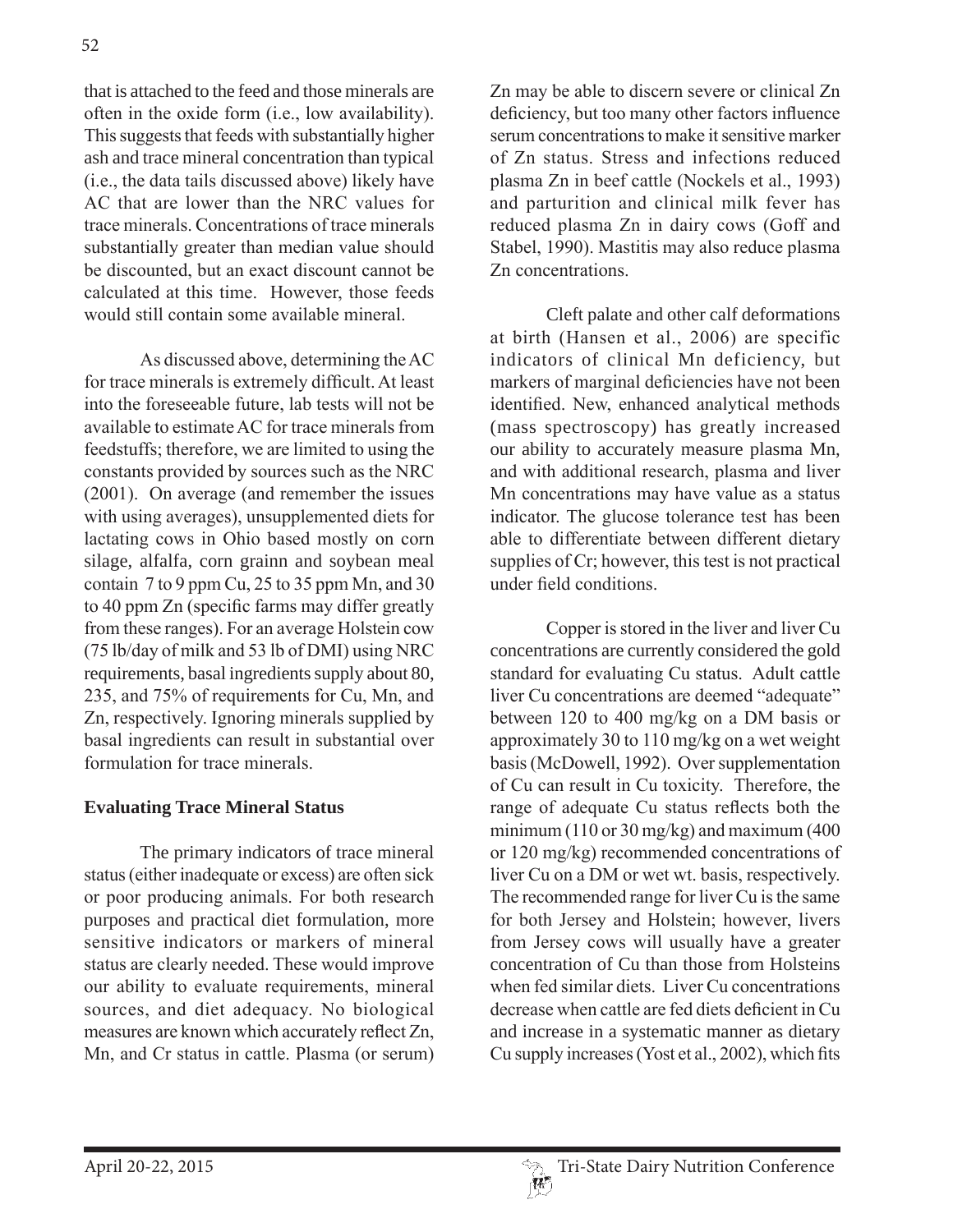important criteria of a good marker of mineral status. However, liver biopsies are costly and invasive, and generally not practical on a large scale basis. Other Cu measures (e.g., enzyme) activity, ceruloplasmin, and Cu concentration in blood fractions) have been suggested as indicators of Cu status. However, liver Cu is mobilized during depletion to support cellular function and changes in enzyme activity or ceruloplasmin and Cu blood concentrations do not reflect status until the liver is depleted of the majority of its Cu stores.

Cobalt has no known nutritional function other than as a component of vitamin  $B_{12}$ , so when we refer to Co status, we really mean vitamin  $B_{12}$  status. Liver  $B_{12}$  concentrations reflect Co intake. Assumed adequate hepatic  $B_{12}$ concentrations are between 200 to 400 nmol/ kg on a wet weight basis (Stangl et al., 2000). Similar to Cu, liver biopsies to determine  $B_{12}$ concentrations and subsequent Co status are invasive and not practical on a large scale (vitamin  $B_{12}$  is also difficult to measure). Dramatic increases in plasma concentrations of methylmalonic acid and homocysteine are able to indicate Co deficiency in cattle, but these metabolites are not sensitive enough to detect optimal Co status of cattle. (Stangl et al., 2000).

Selenium status of cattle can be evaluated by assaying Se concentrations in blood fractions. Based on the effects of Se supplementation on immune function, reproduction, and mastitis, adequate serum (Weiss and Hogan, 2005) and whole blood (Kommisrud et al., 2005) Se concentrations are around 0.06 and 0.15  $\mu$ g/ mL, respectively. Approximately 60% of the Se in whole blood is in the erythrocytes, which have a half-life of almost 100 days in cattle. Therefore, whole blood Se is a more accurate long-term indicator of Se status compared to plasma or serum, which reflects short-term changes in Se intake more accurately. Whole

53 blood glutathione peroxidase activity is often assayed to determine relative bioavailability of Se sources. However, glutathione peroxidase activity is somewhat dependent on the lab, so adequacy must be evaluated compared with lab reference values. Selenium supplementation has been shown to increase Se concentrations in milk, but the relationship is highly dependent

Concentrations of Fe in serum and liver can be used to confirm Fe deficiency in cattle. Adequate Fe serum and liver concentrations are 1.3  $\mu$ g/mL and 65 mg/kg of wet weight, respectively (Kincaid, 2000). Other assays which can assist in evaluating Fe status include serum iron binding capacity or saturation (Weiss) et al., 2010), red blood cell count, packed cell volume, serum hemoglobin concentration, and ferritin concentration (Smith, 1989). Assayed serum Fe concentration can provide false results if hemolysis occurs in the serum or plasma due to Fe content of erythrocytes. To avoid erythrocyte Fe contamination, an assay specific for nonheme iron is conducted. Minimum adequate reference values for many of the Fe status markers are unknown due to the almost nonexistent occurrence of Fe deficiency in cattle in the US. Many studies (e.g. Weiss et al.,  $2010$ ) have reported values that, represent animals in adequate Fe status, and those values can be evaluated as a reference if needed.

on Se source (Weiss, 2005). Concentrations also are usually lower than those found in plasma and

can be difficult to measure accurately.

## **Recommendations**

The primary trace minerals of interest in dairy nutrition are chromium **(Cr)**, cobalt **(Co)**, copper **(Cu)**, iodine **(I)**, iron **(Fe)**, manganese **(Mn)**, selenium **(Se)**, and zinc **(Zn)**. The NRC (2001) did not establish a requirement for Cr, but for the other trace minerals, the NRC should be the starting point. Iron will not be discussed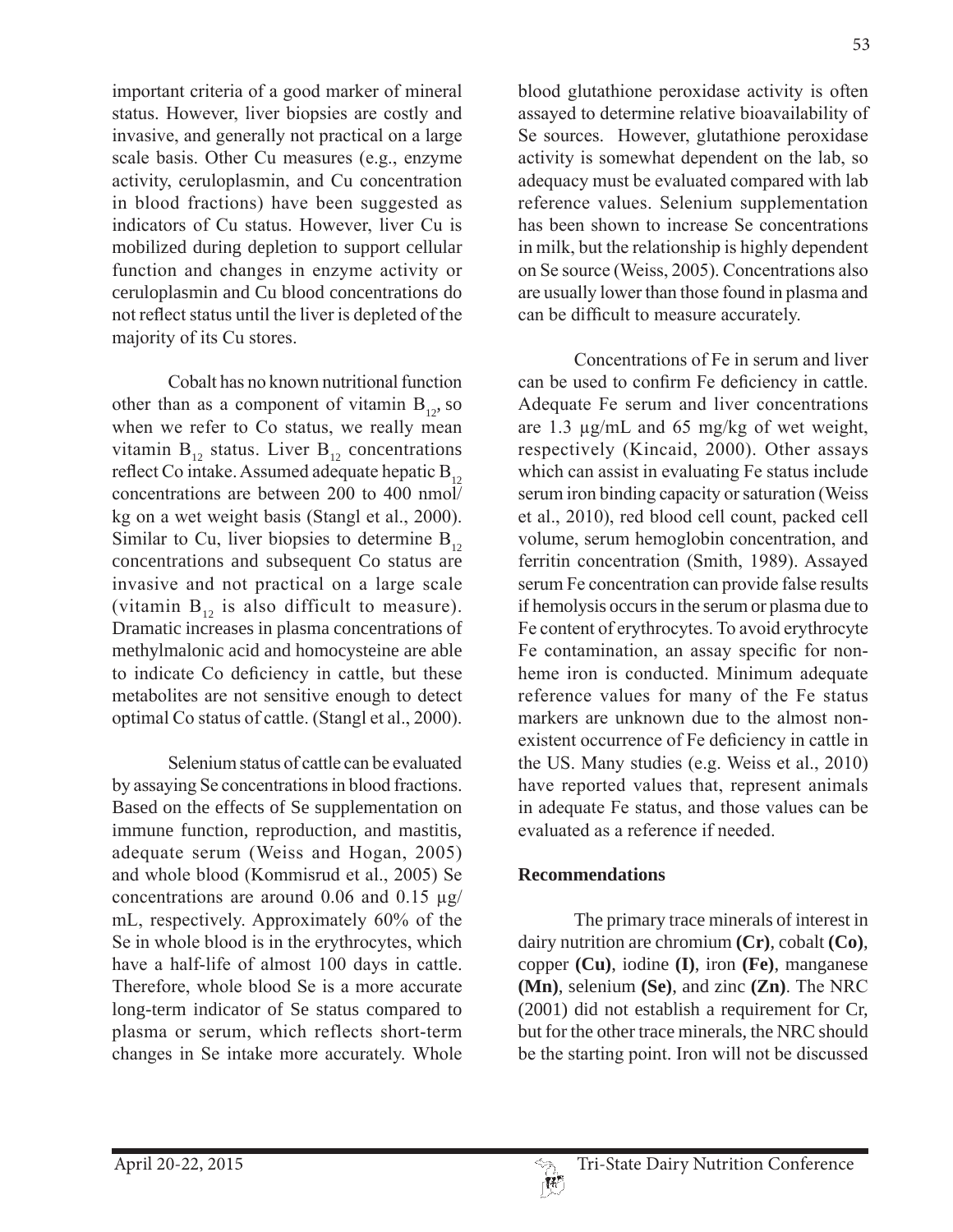because basal diets almost always contain adequate Fe. Iodine also will not be discussed because of limited new information.

#### **Chromium**

Feeding diets with more than  $0.5$  ppm of supplemental Cr or from sources other than Cr propionate is not legal in the U.S. Chromium is a required nutrient; however, the NRC  $(2001)$ did not provide a quantitative recommendation. Cr is needed to transport glucose into cells that are sensitive to insulin. Because of analytical difficulties (e.g., normal grinding of feeds prior to chemical analysis can contaminate them with Cr), we do not have good data on Cr concentrations in feedstuffs. Some studies with cattle have shown that supplemental Cr (usually fed at  $0.4$  to  $0.5$  ppm of diet DM) reduced the insulin response to a glucose tolerance test (Hayirli et al., 2001; Sumner et al., 2007; Spears et al., 2012). Elevated insulin reduces glucose production by the liver and enhances glucose uptake by skeletal muscle and adipose tissue. These actions reduce the amount of glucose available to the mammary gland for lactose synthesis, and this may be one mode of action for the increased milk yield often observed when Cr is supplemented. Most of the production studies evaluating Cr supplementation (studies used Cr propionate, Cr-methionine, Cr-picolinate, and Cr yeast) started supplementation a few weeks before calving and most ended by about 42 DIM (but a few went later into lactation). Supplementation rates varied but most were 6 to  $10 \text{ mg/day}$  (approximately 0.3 to 0.5 mg Cr/ kg of diet DM). The median milk response from 30 treatments from 14 experiments (treatments that fed supplemental Cr well in excess of the permitted 0.5 ppm were excluded) was  $+4.1$  $lb/day$  (the SD among responses was 3.5 lb/ day). About  $75\%$  of the treatment comparison yielded an increase in milk of more than 2 lb/ day. Although a comprehensive meta-analysis

is needed, based on this preliminary analysis of studies, increased milk yield of at least 2 lb/day is highly probable when approximately  $0.5$  ppm Cr is supplemented to early lactation cows. Whether this response would be observed throughout lactation is not known. When Cr is supplemented, intake usually increases as expected based on increased milk yield (approximately  $0.65$  to  $0.75$  lb increased DMI/ lb of increased milk). The potential return on investment from milk can be calculated by using the value of milk and cost of feed plus the cost of the supplement and assuming a median response of about 4 lb of milk, with an expected increase in DMI of about 2.8 lb. At this time, a milk response should only be assumed to occur up to about 42 DIM.

In addition to increased milk yield, supplemental Cr may enhance certain aspects of the immune system and may help reduce morbidity in stressed cattle. Positive effects of Cr on morbidity have mainly been observed in beef cattle (Mowat et al., 1993). Supplemental Cr has usually enhanced cytotoxic T-lymphocyte function in cattle (perhaps via reduced cortisol) but has had variable or no effects on other types of immune function (Weiss and Spears, 2005).

## **Cobalt**

The current NRC requirement for Co is expressed on a dietary concentration basis (i.e.,  $0.11$  ppm in diet DM) rather than on a mg/day of absorbable Co basis. This was done because Co is mostly (perhaps only) required by ruminal bacteria and the amount they need is a function of how much energy (i.e., feed) is available to them. Although Co concentration data for feeds is very limited, the NRC requirement is for total Co, and in many cases, basal ingredients would provide adequate Co. However, because Co concentrations in feeds are often quite low, feed Co data may be questionable. In studies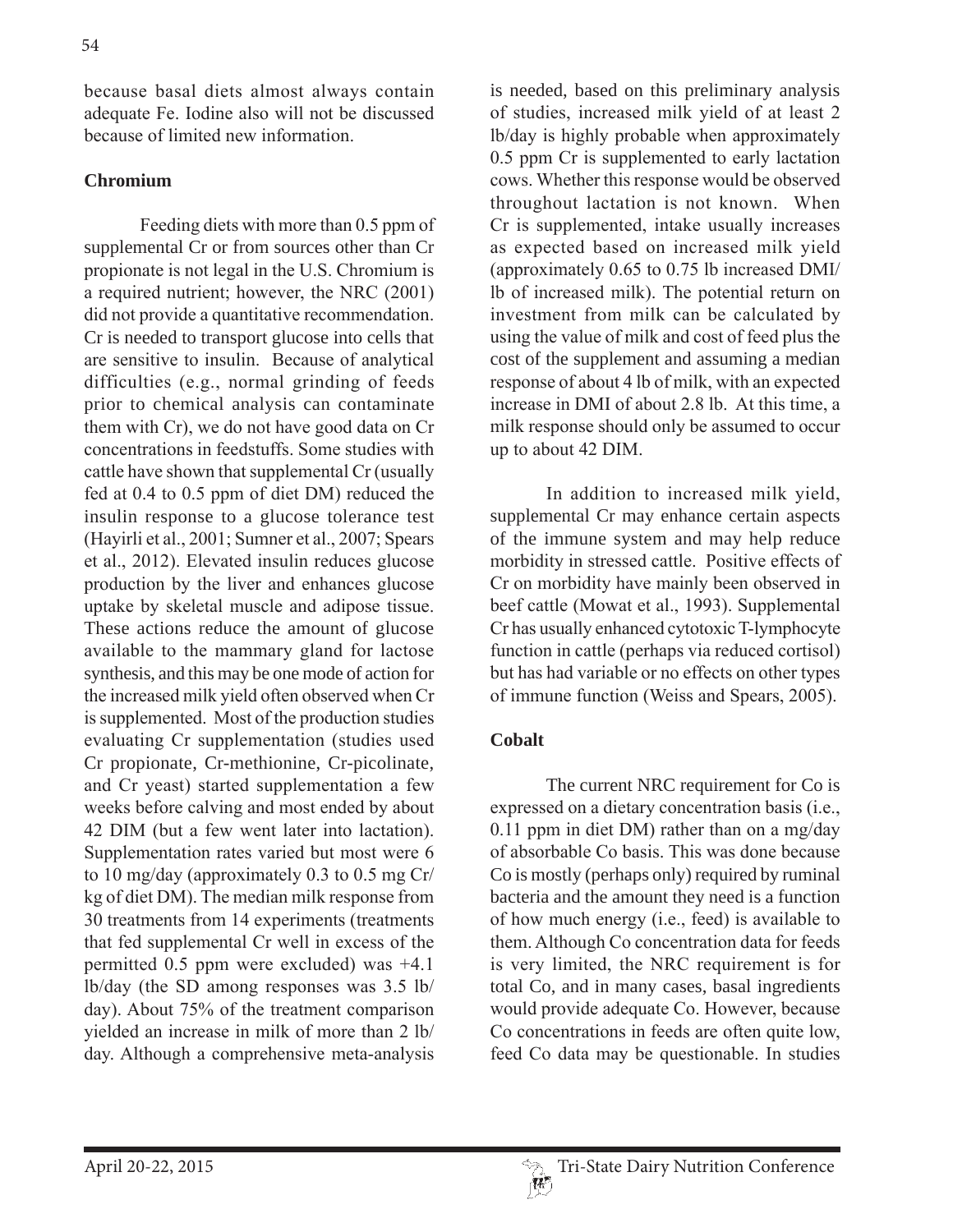conducted in WA, basal diets typically contained  $0.2$  to  $0.4$  ppm Co (Kincaid et al., 2003; Kincaid and Socha, 2007). In a study conducted in WI, the control diets (no added Co) contained between 1 and 2 ppm  $Co$  (Akins et al., 2013). Based on older research (<1970), diets with 0.11 ppm Co maintained adequate concentrations of vitamin B-12 in the liver of cows. Bacteria in a ruminal in vitro system increased  $B-12$ production as supplemental Co was increased up to 1 ppm in the incubation media (Tiffany et al., 2006). However, the response was not linear. The greatest response was found when Co was increased from 0 to 0.1 ppm  $(B-12)$  concentration increased about  $60\%$ ). The increase in B-12 when Co was increased ten-fold  $(0.1 \text{ to } 1.0)$  $ppm)$  was only an additional 40%. Data using growing beef animals (Stangl et al., 2000) found that liver B-12 was maximal when diets contain  $0.22$  ppm Co (approximately twice as high as current recommendation). With dairy cows, liver B-12 concentrations continued to increase as supplemental Co (from Co glucoheptonate) increased up to  $3.6$  ppm ((Akins et al., 2013). In that study, elevated liver B-12 did not translate into any health or production benefits, indicating that maximal liver B-12 may not be necessary. Milk production responses to increased Co supplementation have been variable. One study  $(Kincaid et al., 2003)$  reported a linear increase in milk yield in multiparious cows but no effect in first lactation animals when supplemental Co increased from 0 to about 1 ppm (from Co glucoheptonate). Older cows tend to have lower concentrations of  $B-12$  in their livers, which could explain the parity effect. Based on current data, the NRC (2001) requirement does not result in maximal liver B-12 concentrations in dairy cows. Liver B-12 concentrations generally increase with increasing dietary Co, whereas milk yield responses have been much more variable. Across studies, when total dietary Co (basal plus supplemental) was about 1 to  $1.3$ ppm, maximum milk responses were observed.

55

In some locations, basal ingredients may provide that much  $Co$ .

## **Copper**

The NRC (2001) requirement for Cu is expressed on a mg/day of absorbable Cu basis and over a wide range of milk yields (40 to 150 lb), with requirements ranging from about 7 to 15 mg/day of absorbed Cu under normal conditions. Because Cu is secreted in milk, as milk yield increases, the NRC requirement for Cu increases. However, because basal ingredients contain Cu and because DMI usually increases as milk yield increases, the dietary concentration of Cu needed to meet the requirement may not change as milk yield increases (Table 1). Contrary to popular practice, diets for pens of high producing cows often do not need to contain higher concentrations of many trace minerals than diets for lower producing cows. Whereas fresh cows, because of low DMI, often need to be fed diets with increased concentrations of trace minerals.

All trace minerals have antagonists that reduce absorption, but often these do not occur in real situations. All trace minerals are toxic, but for most of the minerals, the intakes needed to produce toxicity are usually quite high. Copper, however, is unique among nutritionally important trace minerals in that it is toxic at relatively low intakes  $(\sim 3$  to 4 times requirement), which should dictate caution regarding over supplementation. On the other hand, Cu has numerous real world antagonists which mandate the need to over supplement in several situations. The NRC requirement assumes no antagonism (i.e. dietary S at  $0.2\%$ ) of DM); however, several situations commonly exist which result in reduced Cu absorption including: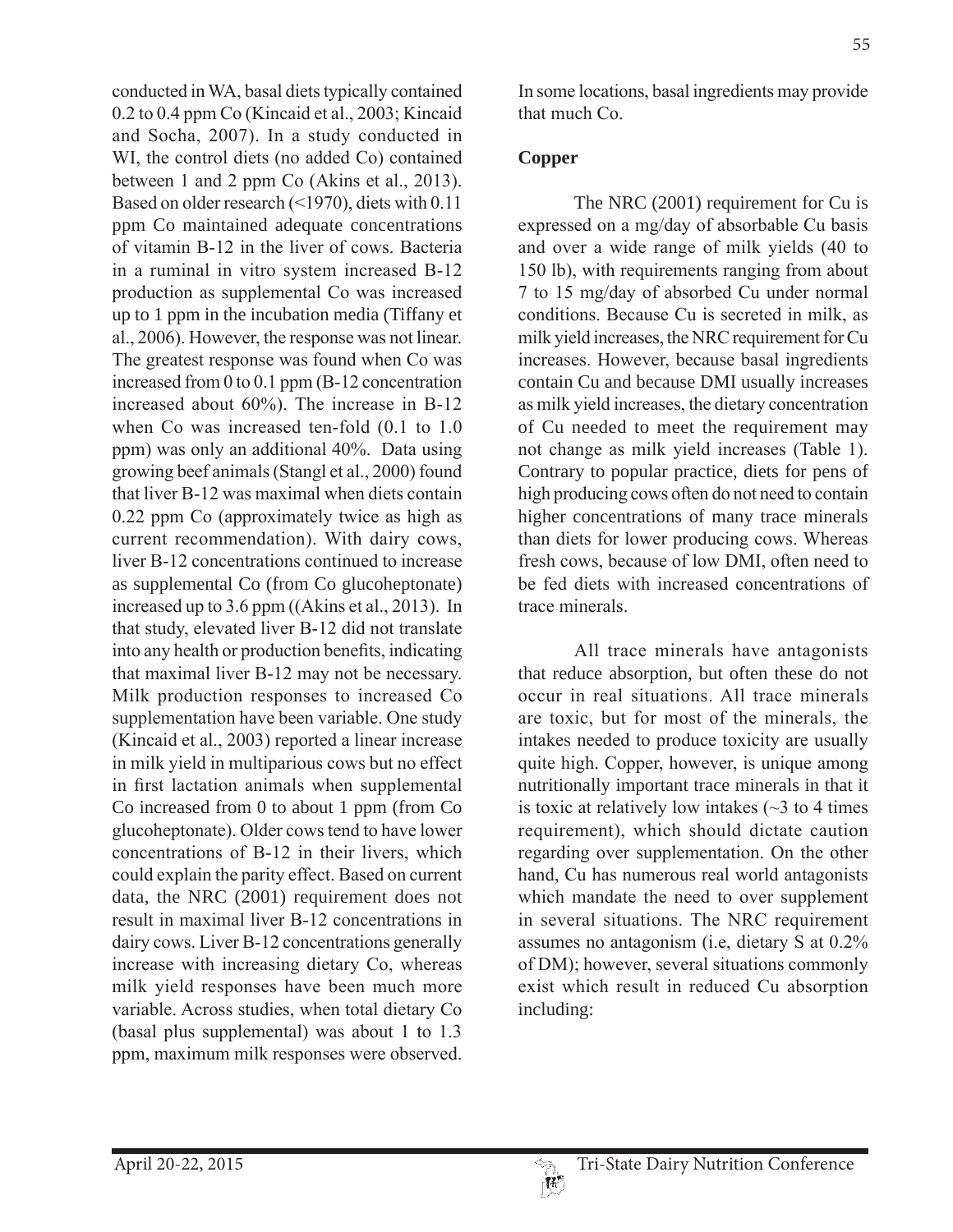- Excess intake of sulfur (provided by the diet and water).
- Excess intake of molybdenum (effect is much worse if excess S is also present),
- Excess intake of reduced iron (may reduce absorption and increase Cu requirement),
- Pasture consumption (probably related with intake of clay in soil), and
- Feeding clay-based 'binders'.

Most of these antagonisms have not been quantitatively modeled, and specific recommendations cannot be provided. Cows that consume substantial pasture  $(\sim 50\%$  of the diet) may need to be fed about 2X the NRC requirement when Cu sulfate is used. When dietary sulfur equivalent (this includes S provided by the diet and the drinking water) is  $>0.25$  to 0.3%, additional absorbable Cu should be fed. At higher concentrations of dietary equivalent S (0.4 to 0.5%), cows may need to be fed 2 to 3 X NRC requirement when Cu sulfate is used. We have developed a simple spreadsheet that will calculate dietary sulfur equivalent concentration. Inputs include milk yield, DM intake, dietary S concentration, water S concentration, minimum daily temperature, and dietary Na concentration  $(http://dairy.osu.$ edu/resource/OSUdairypubs.html#computer; click on "Water Minteral Intake with DCAD"). As an approximation, for an average Holstein cow, for every 100 mg/L (ppm) of S in water, add 0.05 percentage units to the S concentration in the diet to estimate dietary equivalent S. For example, if your diet has  $0.26\%$  S and your water has 400 mg/L of S, dietary equivalent S  $= 0.26 + (4*0.05) = 0.46\%$ . Note that some labs report concentrations of sulfate, not S. If your lab reports sulfate, multiply that value by  $0.333$ to obtain concentration of S.

In most situations, dietary S will be  $\leq$ 0.25% of the DM. Diets with high inclusion rates of distillers grains and diets that contain forages that have been fertilized heavily with ammonium sulfate can have substantially higher

concentrations of S. Water S concentration is dependent on source. Water should be sampled and assayed on a regular basis (at least annually) to determine whether water is adding to the S load in the diet.

Although the presence of antagonists justifies feeding additional absorbable Cu or using Cu sources that are more resistant to antagonism, no data are available indicating that the current NRC requirement is not adequate under normal conditions. Because of uncertainties associated with  $AC$  and the actual requirement, a modest safety factor should be used when formulating diets. Under normal situations, feeding  $1.2$  to  $1.5$  X NRC can be justified for risk management, and it also should prevent excessive accumulation of Cu in tissues over the life of the cow. For an average lactating cow, the NRC requirement for absorbed Cu is about 10 mg/day. Applying the 1.2 to 1.5 X safety factor, the diet should be formulated to provide between 12 and 15 mg/day of absorbed Cu. For an average Holstein cow fed a diet without any antagonists and using Cu sulfate as the source of supplemental Cu, the diet should be formulated to contain 12 to 15 ppm of total Cu  $(i.e., basal + supplemental)$ . If using a Cu source that has higher availability than Cu sulfate, the safety factor would be the same, but because of a greater AC, the concentration of total Cu in the diet would be less because less supplemental Cu would be needed

If antagonists are present, the NRC model will overestimate absorbed Cu supply and adjustments should be made to the AC. For an average Holstein cow fed a diet with substantial antagonists, total dietary Cu may need to be 20 to 30 ppm to provide 12 to 15 mg/day of absorbed  $Cu$  (when Cu sulfate is fed). Some specialty Cu supplements have been shown to be much less affected by antagonism (Spears, 2003), and if those products are used, total Cu concentration should reflect the higher bioavailability of those products (see example below).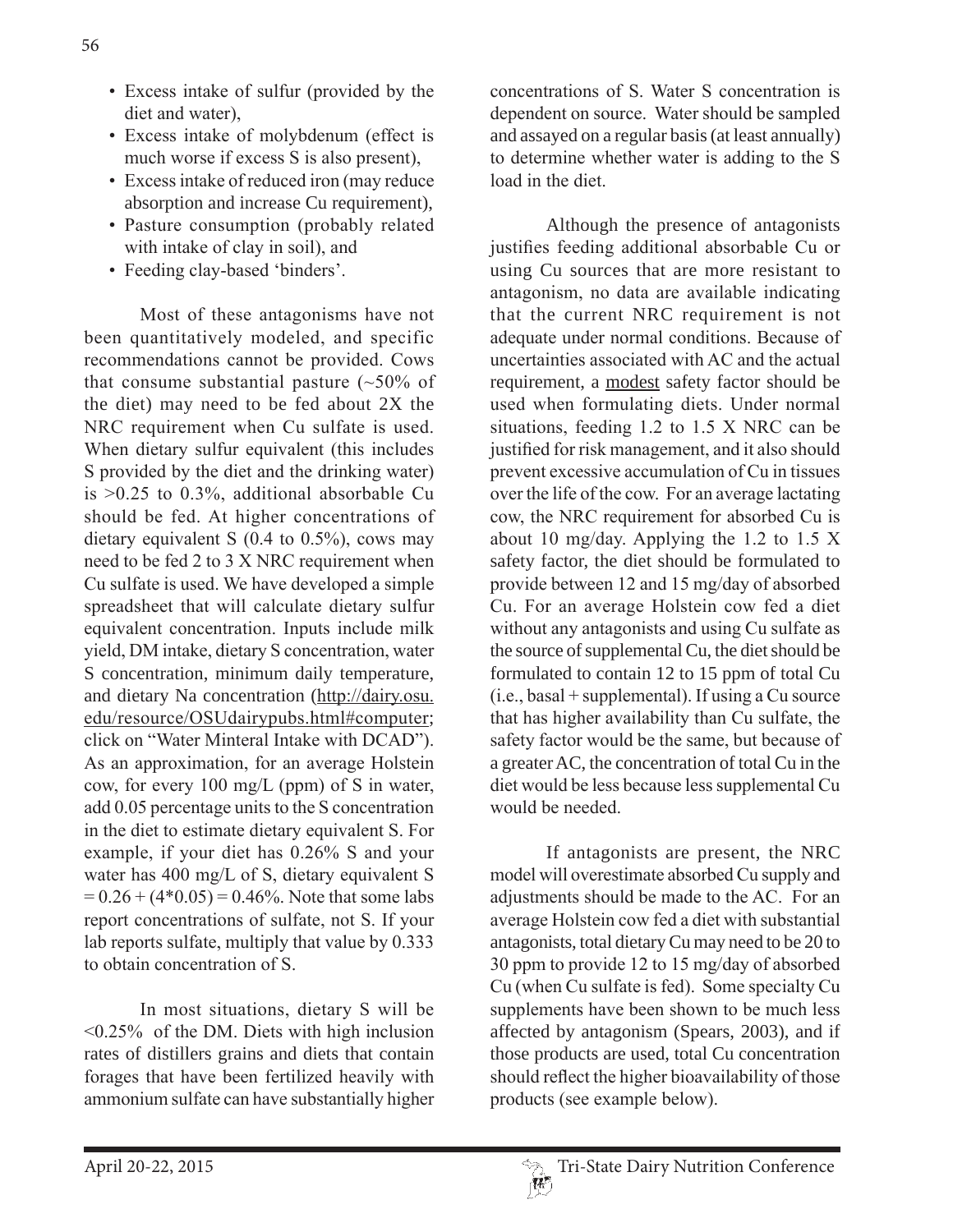Adequate absorbable Cu must be fed to maintain good health in dairy cows; however, excess Cu is detrimental to cows. Acute Cu toxicity can occur, but of a greater concern are the effects of long term overfeeding of Cu. When cows are overfed Cu, liver Cu concentrations increase. If Cu is overfed for a short period of time (i.e., weeks to a few months), the change in liver Cu may be insignificant, but when Cu is overfed for the lifetime of the animal, liver Cu concentrations can become dangerously elevated. Although Jersey cows are at a higher risk of Cu toxicity because they accumulate greater amounts of Cu in the liver than Holstein cows when fed the same diet (Du et al., 1996). toxicity can occur in Holstein cows.

## **Example of Cu fortification needed when antagonists are present.**

*Assumptions*

- 1. Absorbed Cu requirement is 10 mg/day, but a safety factor of 1.5 is used; desired absorbed Cu requirement = 15 mg/day
- 2. Basal diet  $(DMI = 52 lb = 23.6 kg)$  is 8 ppm Cu with a normal  $AC = 0.04$ ; however, with antagonists, the  $AC = 0.02$ .
- 3. Cu sulfate has an  $AC = 0.05$  but with antagonist,  $AC = 0.025$
- 4. A specialty Cu product has been shown to have a relative AC of 2X Cu sulfate when antagonists are present; therefore, its AC =  $0.025$  X 2 = 0.05

## *Calculations*

Basal diet provides 3.8 mg of absorbed Cu/day (23.6 kg/day x 8 x 0.02). Absorbed Cu needed from specialty source = 15 mg/day desired  $-3.8$  basal = 11.2 mg/day.

Supplemental Cu needed =  $11.2 \text{ mg/day}/ 0.05$  $= 224$  mg/day.

Total dietary Cu concentration = 8 ppm basal  $+ (224/23.6) = 17$  to 18 ppm.

If Cu sulfate was used rather than the specialty mineral, twice as much supplemental Cu would be needed so that total dietary Cu = 27 ppm.

In non-lactating cows that were in good (or excess) Cu status based on liver Cu concentrations and fed diets with approximately 20 ppm total Cu, liver Cu accumulated at an average rate of  $0.8 \text{ mg/kg}$  DM per day (Balemi et al., 2010). Although milk contains Cu, because of differences in DMI (and subsequent Cu intake), this accumulation of liver Cu is likely similar for a lactating cow fed a diet with 20 ppm Cu. Over a 305-day lactation, a cow fed a diet with  $\sim$ 20 ppm Cu (without antagonists) could accumulate  $\sim$ 250 mg/kg DM in the liver. Over 2 or 3 lactations, liver Cu concentrations would become extremely high. Classic toxicity is thought to occur when liver Cu concentrations are  $>2000$  mg/kg DM. Beef cattle are tolerant to extremely high liver Cu concentrations (Felix et al., 2012), and many of the studies used to establish the upper limit for liver Cu used beef cattle. However, beef cattle usually have short lifespans and may not be good models for dairy cows. Chronic Cu poisoning is subclinical and can cause liver degeneration. which is evident based on liver enzyme aspartate transaminase **(AST)** and gamma-glutamyl transpeptidase **(GGT)** activities in plasma (Bidewell et al., 2012). Accumulating evidence suggests problems may start occurring at much lower concentrations  $(500 \text{ or } 600 \text{ mg/kg DM})$ . Elevated activity of AST and GGT can indicate liver dysfunction, and activity of those enzymes were significantly greater in heifers and bulls that had average liver Cu concentrations of 640 mg/kg DM compared with animals with average liver Cu of  $175 \text{ mg/kg}$  DM (Gummow, 1996). What may be considered acceptable overfeeding of Cu (e.g.,  $\sim$ 15 or 20 ppm supplemental Cu) may result in problems because of the duration of the overfeeding.

## **Manganese**

The 2001 NRC greatly reduced the requirement for Mn compared with the earlier

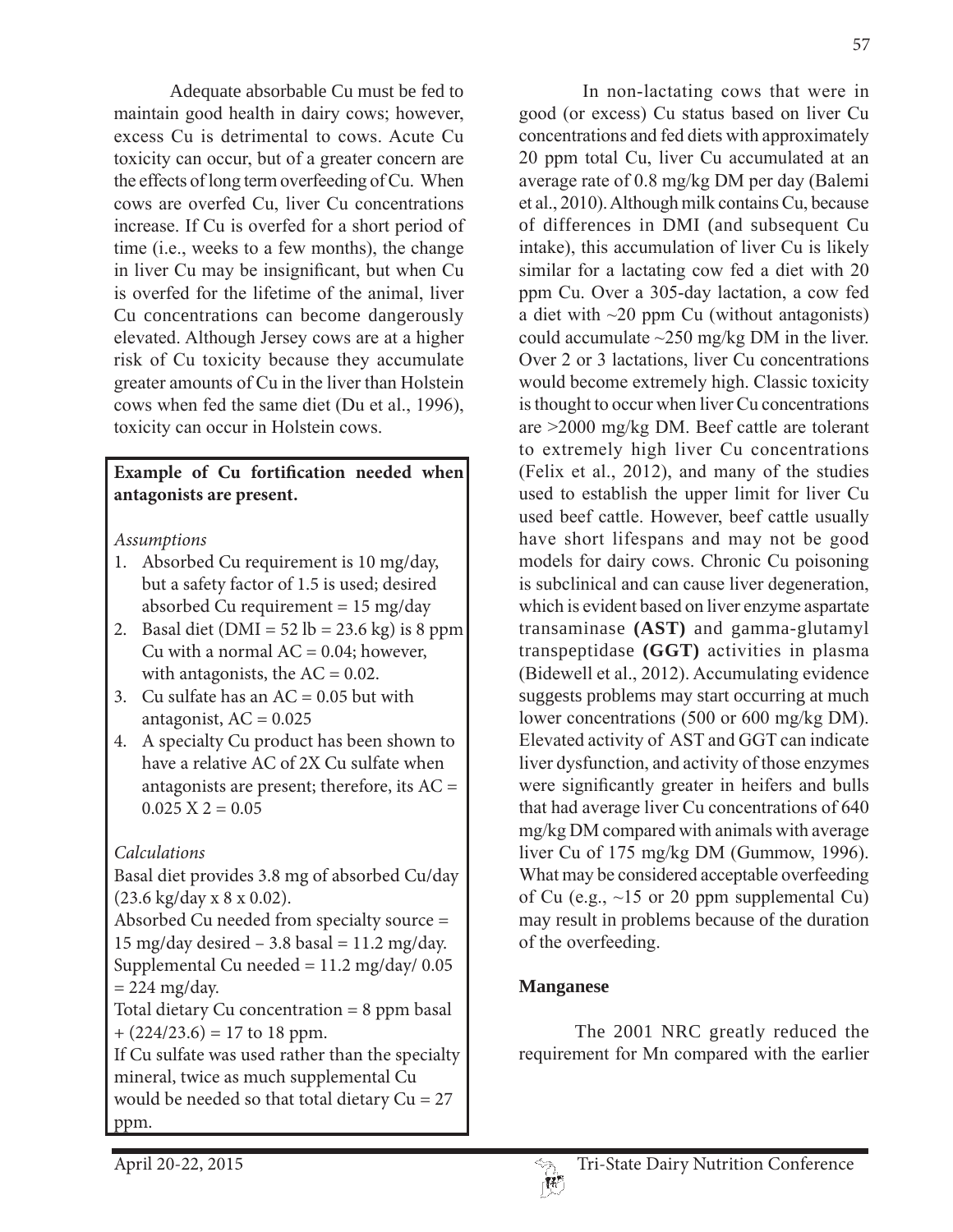NRC. Based on NRC (2001), most lactating cows need between 2 and 3 mg/day of absorbable Mn, which based on typical DMI, translates to 14 to 16 ppm of total Mn in the diet. Recent research with pregnant beef heifers strongly suggests that the current NRC recommendation is not adequate (Hansen et al., 2006). In that study, beef heifers were fed a diet with about 16 ppm Mn for the last 6 month of gestation and 70% of the calves borne from those heifers had clinical defects directly related to Mn deficiency. Because of intake, a lactating cow will consume substantially more Mn per day than a gestating heifer and milk is not a major draw on Mn; therefore, the dietary concentration that elicited clinical deficiency in heifers may not cause clinical deficiency in lactating cows. Using Mn balance studies in lactating cows (Weiss and Socha, 2005), we estimated that lactating cows (average milk yield in the experiment  $=$ 84 lb/day) needed to consume 580 mg of Mn to be in Mn balance. Based on the DMI in that experiment, that translated into a dietary concentration of 28 ppm for total dietary Mn. We think that is a more accurate estimate of  $Mn$ requirement than the NRC  $(2001)$  requirement. One reason for the discrepancy is that lactating dairy cows have high requirements for Ca and P, and those minerals, especially P, can reduce absorption of Mn. As discussed above, uncertainty exists and reasonable safety factors  $(i.e., 1.2 to 1.5 X)$  should be applied. For Mn, the starting point is 28 ppm and after the safety factor is applied, diets for lactating cows should have 33 to 42 ppm total Mn.

## **Selenium**

Per US FDA regulations, the amount of supplemental Se in dairy cow diets cannot exceed  $0.3$  ppm. Fortunately, in the vast majority of situations, diets with  $0.3$  to  $0.4$  ppm total Se (basal at  $0.1 + 0.3$  supplemental) is adequate. Excess S (from water and diet) reduces the

absorption of Se substantially (Ivancic and Weiss,  $2001$ ); however, the only legal option to overcome that problem is to use a high quality Se-yeast product rather than selenite or selenate. Under normal conditions, inorganic Se provides adequate available Se to the cow. However, Se from Se yeast results in substantially greater concentrations of Se in milk and colostrum and in the newborn calf if the dam was fed Se yeast during the dry period (Weiss,  $2005$ ). Clinical measures, such as mastitis prevalence or immune function, have not shown any consistent differences when inorganic Se or Se veast was fed. Because of increased transfer of Se to the fetus and into colostrum, feeding a portion of Se as Se-yeast is a good idea. Using Se-veast in situations with excess S should also be considered.

## **Zinc**

The Zn requirement in NRC  $(2001)$  is on a mg/day of absorbed Zn basis, and for lactating cows, it ranges from about 110 to 260 mg/day (dependent on milk yield). Assuming typical  $AC$  and DMI, diets with 40 to 50 ppm total  $Zn$ should be adequate. No new data are available contradicting the current NRC recommendation. Real world antagonists for Zn are not a major concern; therefore, the current requirement plus a modest safety factor for risk management is adequate. For an average Holstein cow (75 lb of milk), the absorbed Zn requirement is  $165 \text{ mg}/$ day and with a safety factor of 1.2 to 1.5 X, that cow should be fed a diet that provides 200 to 250  $mg/day$  of absorbed Zn. As with Cu, if you are using a form of  $Zn$  with greater bioavailability, dietary concentrations should be less than if diets are based on Zn sulfate. Suppliers of those minerals should have data on relative (usually relative to Zn sulfate) bioavailability of their products.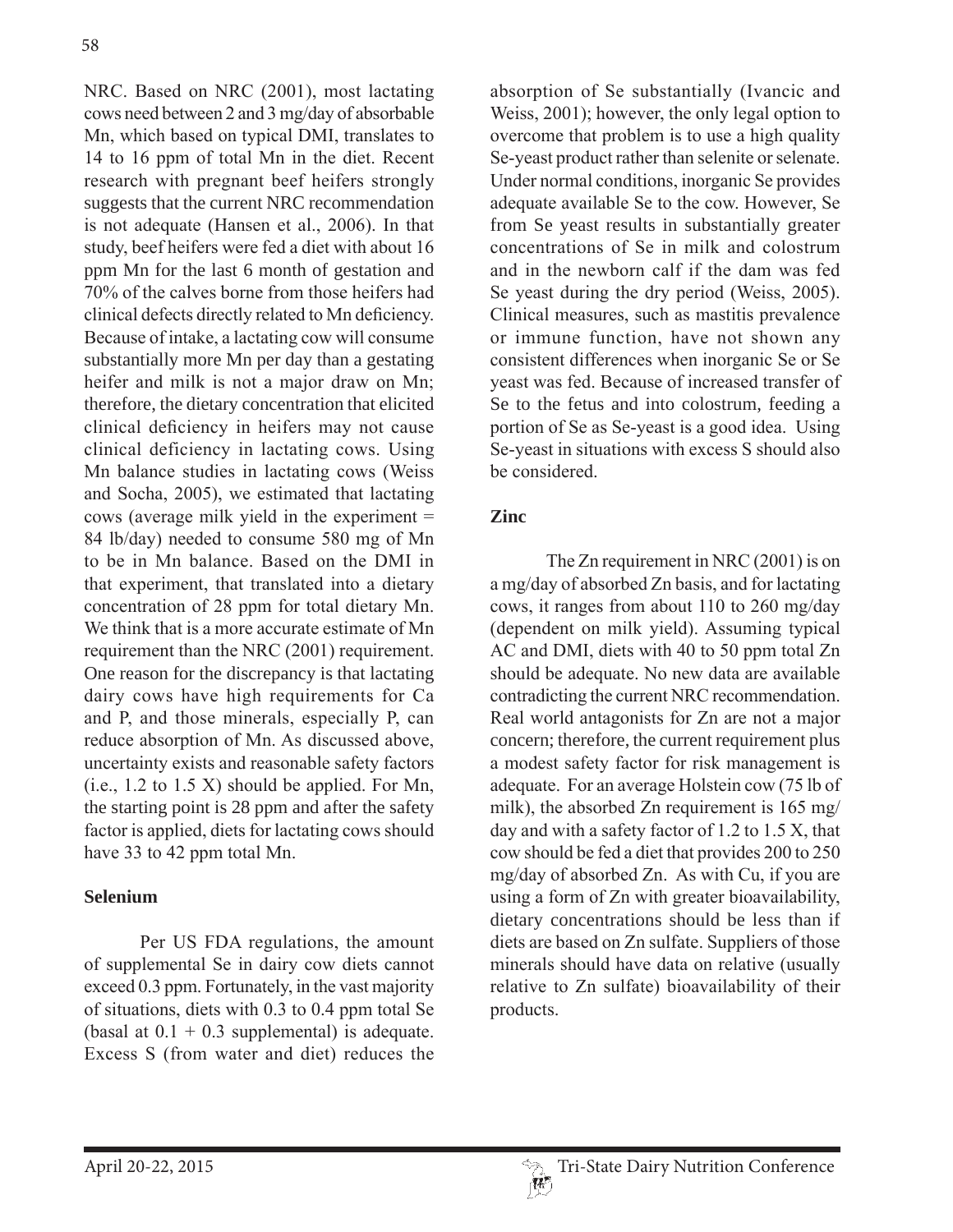#### **Conclusions**

Adequate supply of trace minerals improves the health and productivity of dairy cows; excess or inadequate trace minerals have the opposite effect. The 2001 NRC requirements (or the FDA regulation) for Cu,  $Zn$ , and Se are adequate in most situations and only a modest safety factor should be applied for risk management. Because of regulations, no safety factor can be applied to Se. For most minerals, diets should be formulated for total absorbable minerals and the minerals provided by basal ingredients must be included. This also means that diets that include sources of supplemental mineral that have higher bioavailability should have lower total concentrations of trace minerals than diets based on trace mineral sulfates. For Cu, numerous antagonists exist, and in those cases, diets need to provide substantially more Cu than recommended by NRC. Although many situations dictate higher concentrations of dietary Cu, be aware of excessive Cu supplementation. Overfeeding Cu for months or years can result in high liver Cu concentrations that may be negatively affecting cow health. The bottom line is to feed slightly more than adequate, but not excessive, amounts of trace minerals.

#### **References**

Akins, M.S., S.J. Bertics, M.T. Socha, and R.D. Shaver. 2013. Effects of cobalt supplementation and vitamin  $B_{12}$  injections on lactation performance and metabolism of Holstein dairy cows. J. Dairy Sci. 96:1755-1768.

Balemi, S.C., N.D. Grace, D.M. West, S.L. Smith, and S.O. Knowles. 2010. Accumulation and depletion of liver copper stores in dairy cows challenged with a Cu-deficient diet and oral and injectable forms of Cu supplementation. NZ Vet. J. 58:137-141.

Bidewell C.A., J.R. Drew, J.H. Payne, A.R. Sayers, R.J. Higgins, and C.T. Livesey. 2012. Case study of copper poisoning in a British dairy herd. Vet. Rec. 170:464.

Du, Z., R.W. Hemken, and R.J. Harmon. 1996. Copper metabolism of Holstein and Jersey cows and heifers fed diets high in cupric sulfate or copper proteinate. J. Dairy Sci. 79:1873-1880.

Felix, T.L., W.P. Weiss, F.L. Fluharty, and S.C. Loerch. 2012. Effects of copper supplementation on feedlot performance, carcass characteristics, and rumen sulfur metabolism of growing cattle fed diets containing 60% dried distillers grains. J. Anim. Sci. 90:2710-2716.

Goff, J.P., and J.R. Stabel. 1990. Decreased plasma retinol, α-tocopherol, and zinc concentration during the periparturient period: Effect of milk fever. J. Dairy Sci. 73:3195-3199.

Gummow, B. 1996. Experimentally induced chronic copper toxicity in cattle. Onderstepoort J. Vet. Res. 63:277-288.

Hansen, S.L., J.W. Spears, K.E. Lloyd, and C.S. Whisnant. 2006. Feeding a low manganese diet to heifers during gestation impairs fetal growth and development. J. Dairy Sci.:89:4305-4311.

Hayirli, A., D.R. Bremmer, S.J. Bertics, M.T. Socha, and R.R. Grummer. 2001. Effect of chromium supplementation on production and metabolic parameters in periparturient dairy cows. J. Dairy Sci. 84:1218-1230.

Ivancic, J., and W.P. Weiss. 2001. Effect of dietary sulfur and selenium concentrations on selenium balance of lactating Holstein cows. J. Dairy Sci. 84:225-232.

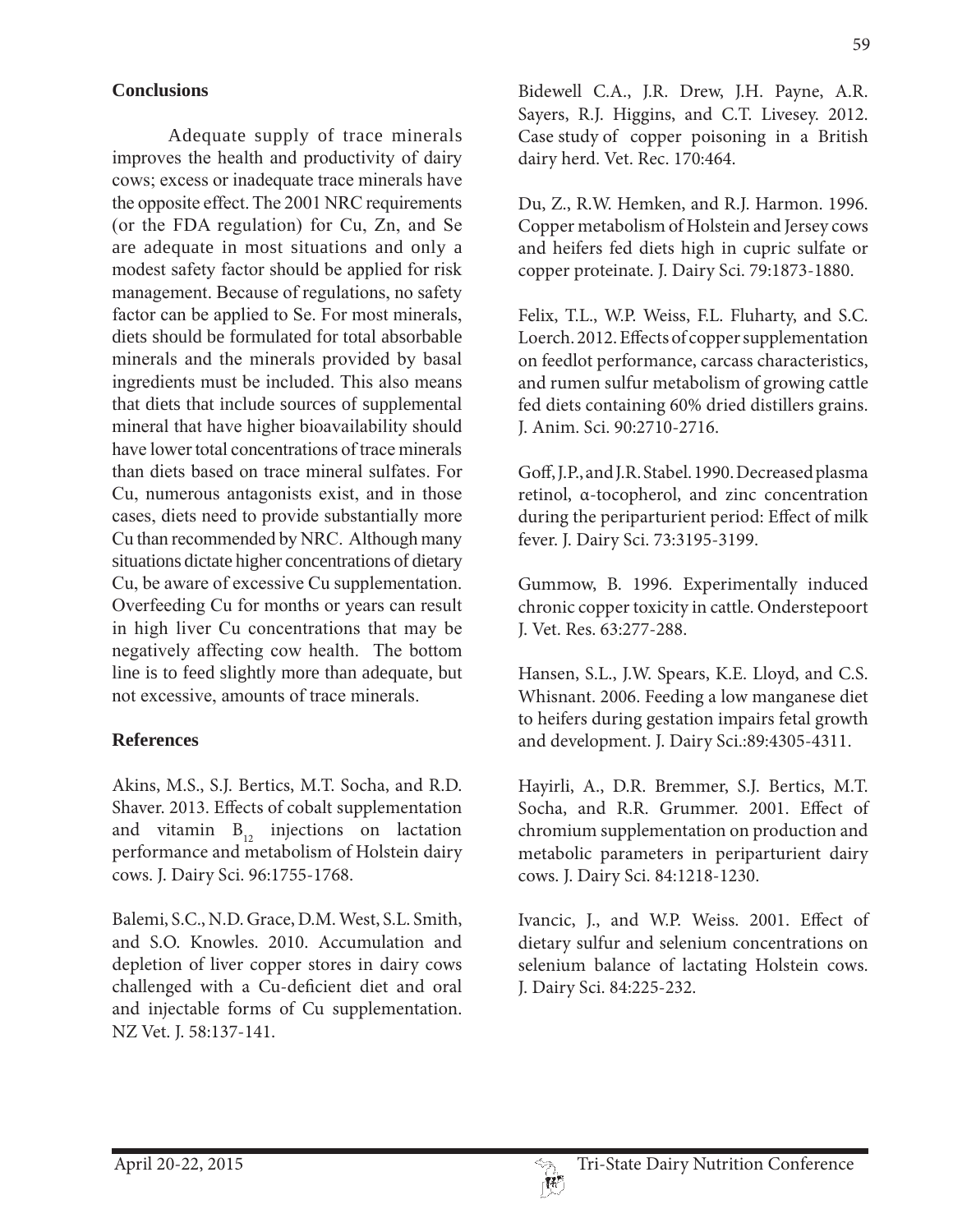Kincaid, R.L. 2000. Assessment of trace mineral status of ruminants: A review. J. Anim. Sci. 77(E. Suppl.):1-10.

Kincaid, R.L., L.E. Lefebvre, J.D. Cronrath, M.T. Socha, and A.B. Johnson. 2003. Effect of dietary cobalt supplementation on cobalt metabolism and performance of dairy cattle. J. Dairy Sci. 86:1405-1414.

Kincaid, R.L., and M.T. Socha. 2007. Effect of cobalt supplementation during late gestation and early lactation on milk and serum measures. J. Dairy Sci. 90:1880-1886.

Knapp, J.R., W.P. Weiss, R.T. Ward, and K.R. Perryman. 2015. Trace mineral variation in dairy forages. Where are the hot spots. J. Dairy Sci. (Abstr. submitted).

Kommisrud E., O. Osterås, and T. Vatn. 2005. Blood selenium associated with health and fertility in Norwegian dairy herds. Acta Vet Scand. 46:229–240.

McDowell, L.R. 1992. Minerals in Animal and Human Nutrition. Academic Press Inc. Harcourt Brace Jovanovich Publishers, San Diego, CA.

Mowat, D.N., X. Chang, and W.Z. Yang. 1993. Chelated chromium for stressed feeder calves. Can. J. Anim. Sci. 73:49-55.

National Research Council. 2001. Nutrient requirements of dairy cattle. 7th rev. ed. Natl. Acad. Press, Washington DC.

Nockels, C.F., J. DeBonis, and J. Torrent. 1993. Stress induction affects copper and zinc balance in calves fed organic and inorganic copper and zinc sources. J. Anim. Sci. 71:2539-2545.

Smith, J.E. 1989. Iron metabolism and its diseases. In Clinical Biochemistry of Domestic Animals. J.J. Kaneko (ed). Academic Press. San Diego, CA.

Spears, J.W. 2003. Trace mineral bioavailability in ruminants. J. Nutr. 133:1506S-1509S.

Spears, J.W., C.S. Whisnant, G.B. Huntington, K.E. Lloyd, R.S. Fry, K. Krafka, A. Lamptey, and J. Hyda. 2012. Chromium propionate enhances insulin sensitivity in growing cattle. J. Dairy Sci. 95:2037-2045.

Sprinkle, J.E., S.P. Cuneo, H.M. Frederick, R.M. Enns, D.W. Schafer, G.E. Carstens, S.B. Daugherty, T.H. Noon, B.M. Rickert, and C. Reggiardo. 2006. Effects of a long-acting, trace mineral, reticulorumen bolus on range cow productivity and trace mineral profiles. J. Anim. Sci. 84:1439-1453.

Stangl, G.I., F.J. Schwarz, H. Muller, and M. Kirchgessner. 2000. Evaluation of the cobalt requirement of beef cattle based on vitamin B-12, folate, homocysteine and methylmalonic acid. Brit. J. Nutr. 84:645-653.

Sumner, J.M., J.P. McNamara, and F. Valdez. 2007. Effects of chromium propionate on response to an intravenous glucose tolerance test in growing Holstein heifers. J. Dairy Sci. 90:3467-3474.

Tiffany, M.E., V. Fellner, and J.W. Spears. 2006. Influence of cobalt concentration on vitamin B-12 production and fermentation of mixed ruminal microorganisms grown in continuous culture flow-through fermentors. J. Anim. Sci. 84:635-640.

Weiss, W.P. 2005. Selenium sources for dairy cattle. Pages 61-71 in Proc. Tri-State Dairy Nutr. Conf, Ft. Wayne, IN. The Ohio State University, Columbus.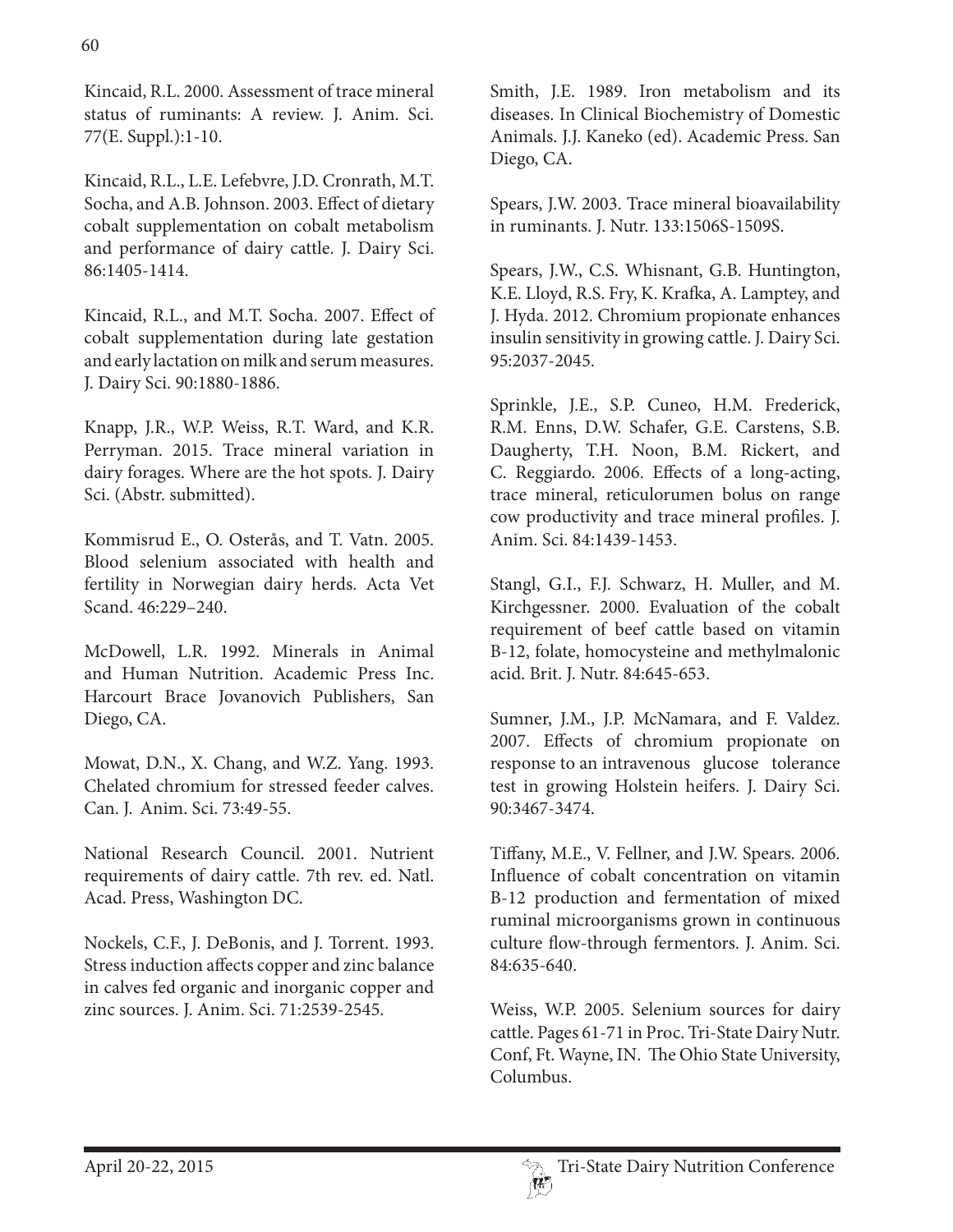Weiss, W.P., and J.S. Hogan. 2005. Effect of selenium source on selenium status, neutrophil function, and response to intramammary endotoxin challenge of dairy cows. J. Dairy Sci. 88:4366-4374.

Weiss, W.P., J.M. Pinos-Rodriguez, and M.T. Socha. 2010. Effects of feeding supplemental organic iron to late gestation and early lactation cows. J. Dairy Sci. 93:2153-2160.

Weiss, W.P., and M.T. Socha. 2005. Dietary manganese for dry and lactating Holstein cows. J. Dairy Sci. 88:2517-2523.

Weiss, W.P., and J.W. Spears. 2005. Vitamin and trace mineral effects on immune function of ruminants. Pages 473-496 in 10th International Symp. on Ruminant Physiology. Copenhagen, Denmark.

Wolfe, L.L., M.M. Conner, C.L. Bedwell, P.M. Lukacs, and M.W. Miller. 2010. Select tissue mineral concentrations and chronic wasting disease status in mule deer from north-central Colorado. J. Wildlife Dis. 46:1029-1034.

Yost, G.P., J.D. Arthington, L.R. McDowell, F.G. Martin, N.S. Wilkerson, and C.K. Swenson. 2002. Effect of copper source and level on the rate and extent of copper repletion in Holstein heifers. J. Dairy Sci. 85:3297-3303.

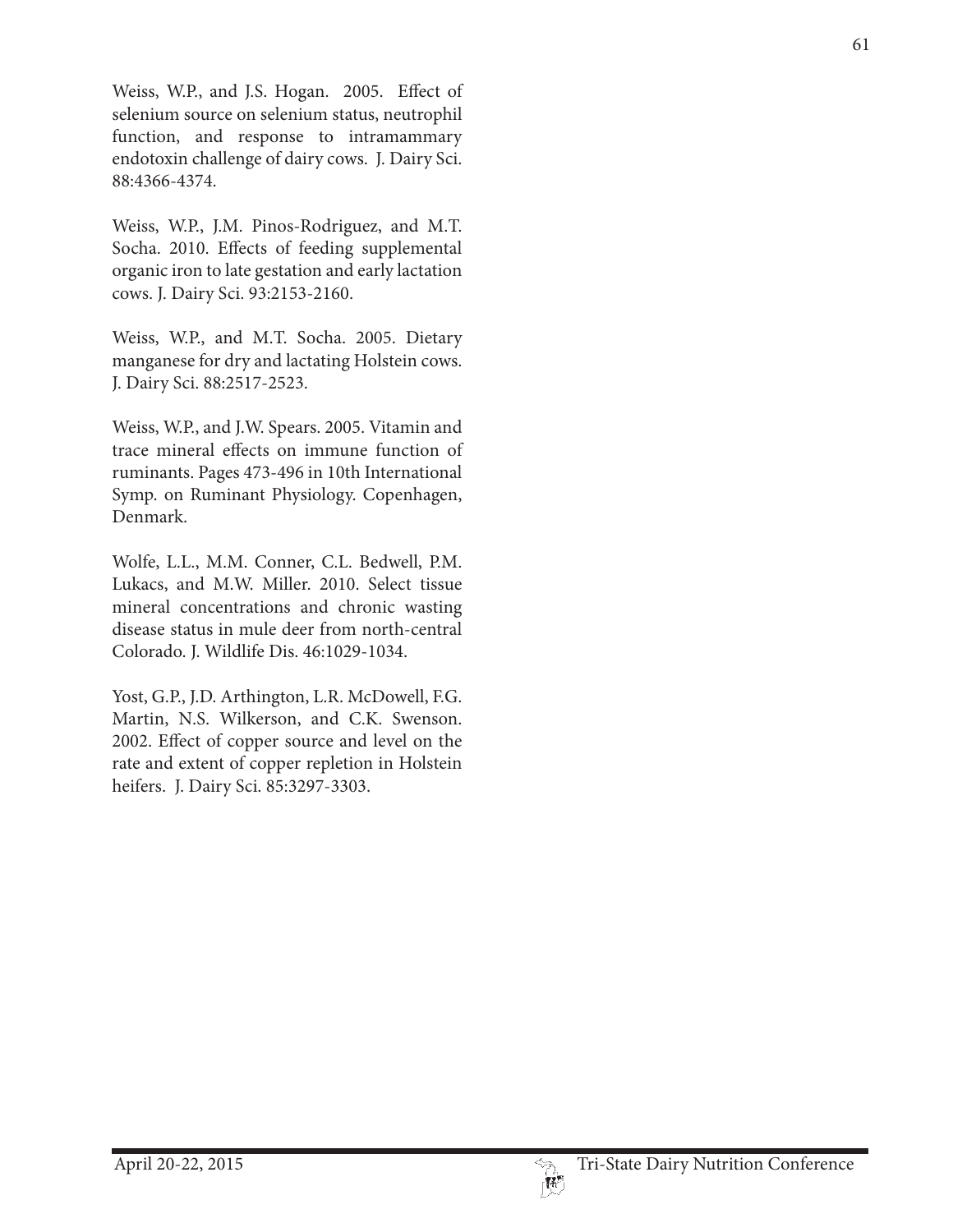|    | Early lactation cow<br>75 lb milk; 35 lb DMI |                                                 | High producing cow<br>120 lb milk; 67 lb DMI |                                                 | Average cow<br>75 lb milk; 53 lb DMI |                                                 |
|----|----------------------------------------------|-------------------------------------------------|----------------------------------------------|-------------------------------------------------|--------------------------------------|-------------------------------------------------|
|    | Absorbed<br>requirement<br>(mg/day)          | Dietary<br>requirement<br>(mg/kg of<br>diet DM) | Absorbed<br>requirement<br>(mg/day)          | Dietary<br>requirement<br>(mg/kg of<br>diet DM) | Absorbed<br>requirement<br>(mg/day)  | Dietary<br>requirement<br>(mg/kg of<br>diet DM) |
| Cu | 9.7                                          | 14                                              | 12.8                                         | 10                                              | 9.7                                  | 10                                              |
| Fe | 34.0                                         | 22                                              | 54.4                                         | 18                                              | 34.0                                 | 14                                              |
| Mn | 2.3                                          | 19                                              | 2.9                                          | 13                                              | 2.3                                  | 13                                              |
| Zn | 165                                          | 61                                              | 247                                          | 49                                              | 165                                  | 43                                              |



<sup>1</sup>Basal diets were assumed to contain 8, 225, 30, and 35 ppm of Cu, Fe, Mn, and Zn, respectively. Basal absorption coefficients were 0.04, 0.10, 0.0075, and 0.15 for Cu, Fe, Mn, and Zn, respectively. If supplemental minerals were needed, absorption coefficients for sulfate forms were used.



**Figure 1**. Distribution of Cu concentrations in corn silage grown throughout the U.S. The smooth line indicates a normal distribution, while the bars indicate the actual distribution. Figure courtesy of J. Knapp (Knapp et al., 2015).